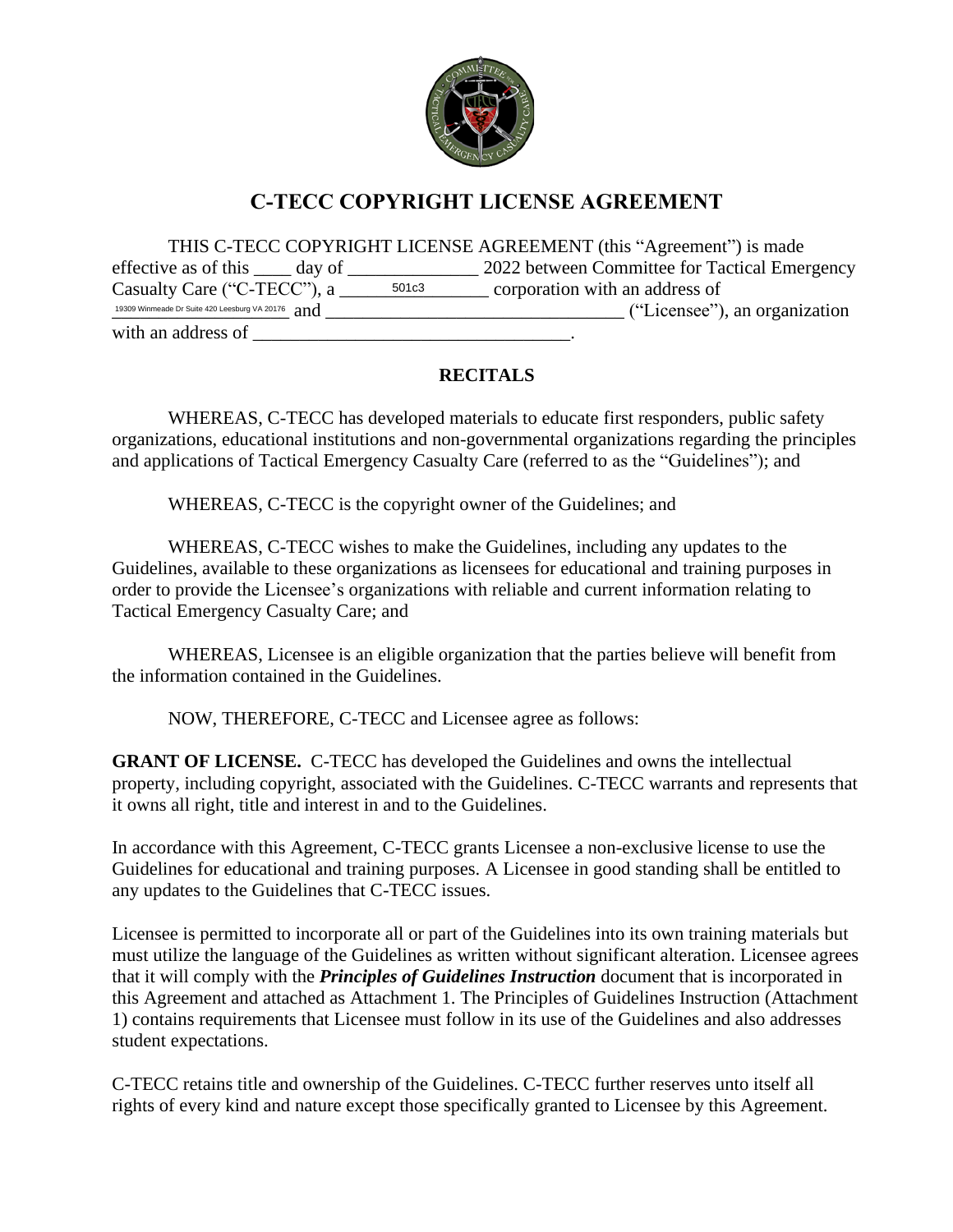**ROYALTY, RENEWAL AND ROYALTY WAIVER.** For the rights granted by C-TECC by this Agreement, Licensee agrees to pay C-TECC a royalty of \$100.00 annually. C-TECC will invoice Licensee for this annual amount and Licensee agrees to pay such invoice within 30 days. Failure to pay the annual renewal royalty amount shall represent a default that may result in termination of the Agreement. C-TECC reserves the right to change the annual royalty amount due upon 30 days' notice to Licensee.

C-TECC may waive this annual royalty for eligible organizations that may include government (federal, state, regional, local, and territorial), public safety, and non-governmental organizations (NGOs) who do not charge tuition for training. Organizations seeking this waiver shall submit to C-TECC the *Recognized Educational Partner Waiver* request form attached as Attachment 2.

**MODIFICATIONS TO THE C-TECC GUIDELINES.** Unless the prior written approval of C-TECC is obtained, Licensee may not significantly modify or change the Guidelines. Licensee is permitted to incorporate all or part of the Guidelines into its own training materials but must utilize the language of the Guidelines as written without significant alteration. Licensee agrees that it shall not use Licensed property for any purpose that is unlawful or prohibited by the Terms of the Agreement.

**DEFAULTS.** If Licensee fails to abide by the obligations of this Agreement, including the failure to pay the annual royalty amount, C-TECC shall have the option to cancel this Agreement by providing 30 days written notice to Licensee. Licensee may prevent termination of this Agreement by taking corrective action that cures the default, if such corrective action is taken prior to the end of the time period stated in the previous sentence, and if there are no other defaults during such time period.

**ARBITRATION.** All disputes under this Agreement that cannot be resolved by the parties shall be submitted to arbitration in the Washington, D.C. area under the rules and regulations of the American Arbitration Association. Either party may invoke this paragraph after providing 30 days written notice to the other party. All costs of arbitration shall be divided equally between the parties. Any award rendered by the arbitrator shall be final and binding on the parties and may be enforced by a court of law.

**WARRANTIES.** Neither party makes any warranties with respect to the use, sale or other transfer of the Guidelines by the other party or by any third party, and Licensee accepts the product "AS IS." In no event will C-TECC be liable for direct, indirect, special, incidental, or consequential damages, that are in any way related to the Licensee's use of the Guidelines.

**TRANSFER OF RIGHTS.** This Agreement shall be binding on any successors of the parties. Licensee shall not have the right to assign its interests in this Agreement, including the distribution of the Guidelines to any other party, without the prior written consent of C-TECC is obtained.

**INDEMNIFICATION**. Each party shall indemnify and hold the other harmless for any losses, claims, damages, awards, penalties, or injuries incurred by any third party, including reasonable attorney's fees, which arise from any alleged breach of such indemnifying party's representations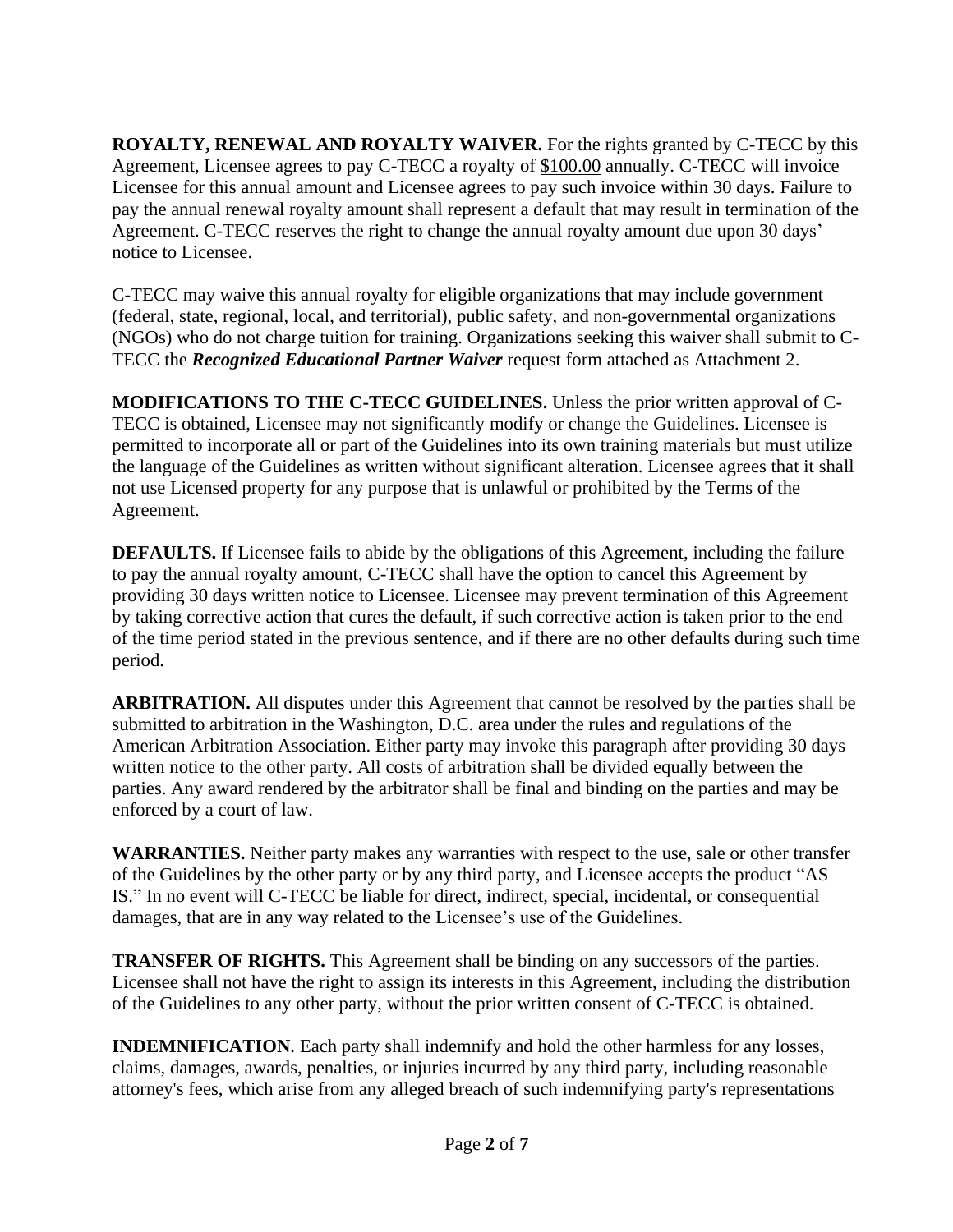and warranties made under this Agreement, provided that the indemnifying party is promptly notified of any such claims. The indemnifying party shall have the sole right to defend such claims at its own expense. The other party shall provide, at the indemnifying party's expense, such assistance in investigating and defending such claims as the indemnifying party may reasonably request. This indemnity shall survive the termination of this Agreement.

**TERMINATION.** This Agreement may be terminated by either party by providing 30 days written notice to the other party.

Upon termination or expiration of this Agreement, Licensee shall cease reproducing, advertising, marketing and distributing the Guidelines as soon as reasonably possible. Termination or expiration of this Agreement shall not extinguish any of Licensee's or C-TECC's obligations under this Agreement.

**ENTIRE AGREEMENT.** This Agreement contains the entire agreement of the parties and there are no other promises or conditions in any other agreement whether oral or written. This Agreement supersedes any prior written or oral agreements between the parties.

**AMENDMENT.** This Agreement may be modified or amended, if the amendment is made in writing and is signed by both parties.

**SEVERABILITY.** If any provision of this Agreement shall be held to be invalid or unenforceable for any reason, the remaining provisions shall continue to be valid and enforceable. If a court finds that any provision of this Agreement is invalid or unenforceable, but that by limiting such provision it would become valid or enforceable, then such provision shall be deemed to be written, construed, and enforced as so limited.

**NOTICE**. The address of each party hereto as set forth in the beginning of this Agreement shall be the appropriate address for the mailing of notices, checks and statements, if any. All notices shall be sent certified or registered mail and shall not be deemed received or effective unless and until actually received. Either party may change their mailing address by written notice to the other.

**WAIVER OF CONTRACTUAL RIGHT.** The failure of either party to enforce any provision of this Agreement shall not be construed as a waiver or limitation of that party's right to subsequently enforce and compel strict compliance with every provision of this Agreement.

**APPLICABLE LAW.** This Agreement shall be governed by the laws of the State of Maryland.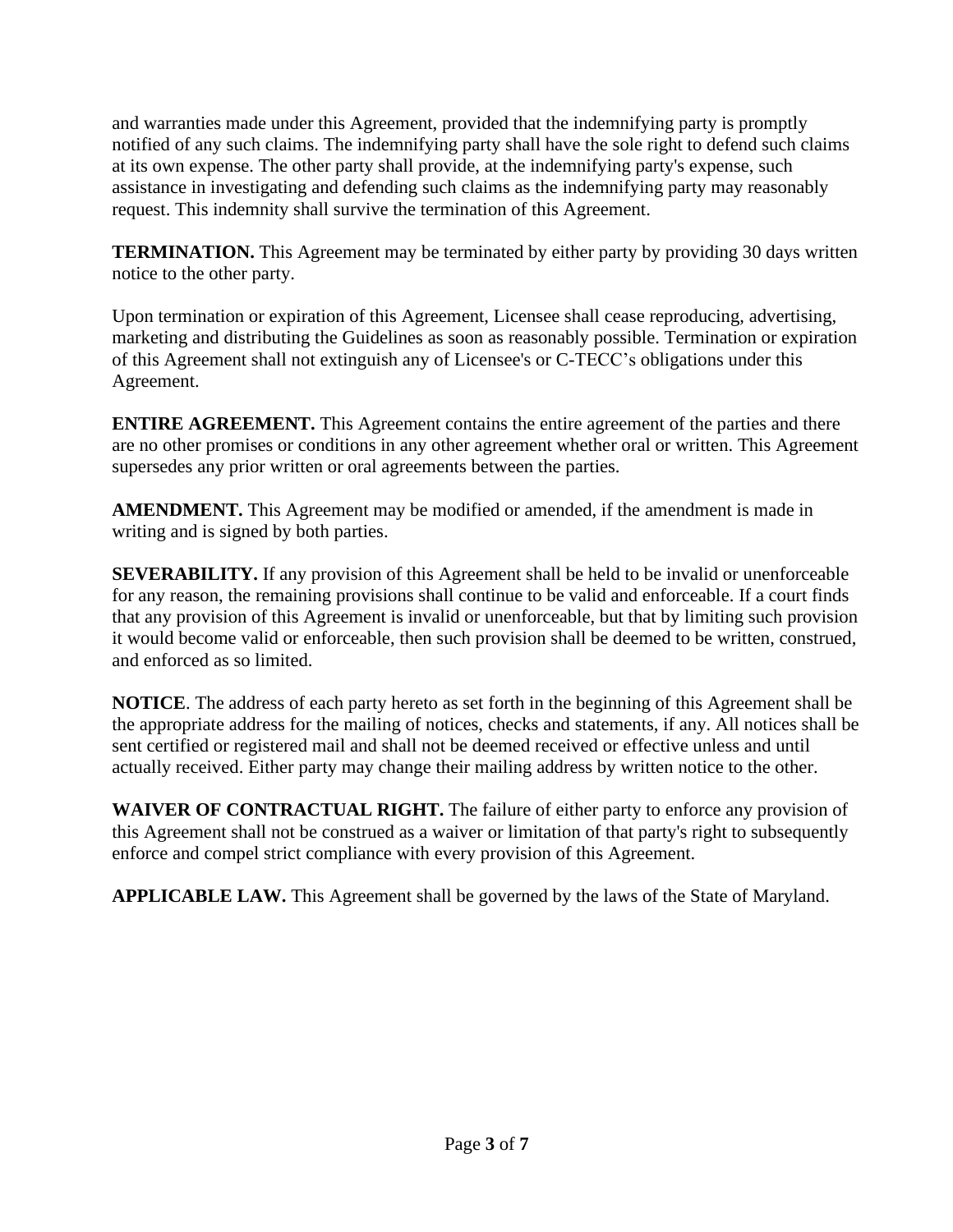IN WITNESS WHEREOF, the parties have executed this Agreement as of the date first written above.

## **C-TECC**

| <b>LICENSEE:</b> |  |
|------------------|--|
|                  |  |
|                  |  |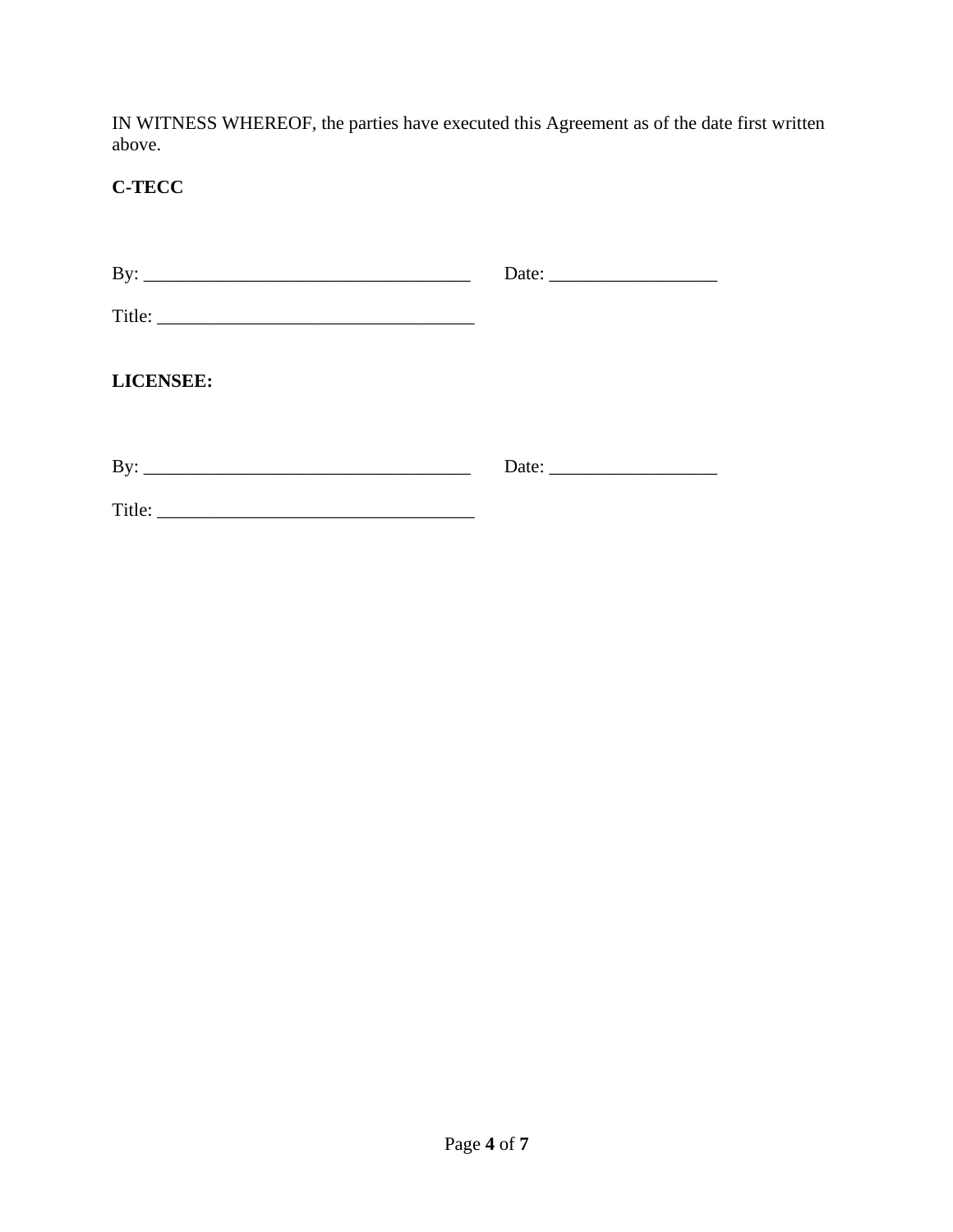## ATTACHMENT 1

### **PRINCIPLES OF GUIDELINES INSTRUCTION**

#### PREAMBLE:

The Committee for Tactical Emergency Casualty Care (C-TECC) encourages application of the Tactical Emergency Casualty Care (TECC) Guidelines for all levels of operational pre-hospital providers, medical and non-medical. Instruction and operationalization of the Guidelines are unique to each entity that is implementing them; thus we encourage entities or agencies to create their own internal training programs, specific to their agency, providers, and institutional culture. However, we also realize that this may not be possible or desirable for some agencies or personnel, and thus encourage professional training entities to create TECC training and implementation programs. These educational entities have certain responsibilities to the student or agency as it relates to the instruction and use of the Guidelines; therefore, the Committee for Tactical Emergency Casualty Care sets forth the basic TECC guidelines instruction principles and practices to which educational entities that are recognized by the Committee will continue to adhere to during the conduct of their TECC education and consulting.

#### PRINCIPLES OF TECC GUIDELINES INSTRUCTION:

As an educational entity that is recognized to be in accordance with the C-TECC *Principles of Guidelines Instruction* by the Committee for Tactical Emergency Casualty Care, we (I) agree to:

- 1. Provide instructors that are qualified to instruct the Guidelines to the appropriate scope of practice and approved medical protocols of the student.
	- *a) Ensure all instructors have the education, experience, and background appropriate for the content they are teaching.*
	- *b) Do not misrepresent the background or TECC/high threat operational experience of the instructors.*
	- *c) Do not misrepresent the experience, background, or clientele of the entity providing TECC training or consulting.*
- 2. Provide TECC instructors and consulting personnel that are accurate, current and up-todate with the Guidelines.
	- *a) Update and maintain their instructional curriculum and material to reflect the most recent update of the Guidelines.*
	- *b) Be knowledgeable of the medical evidence from which the Guidelines are created.*
	- *c) Provide a written or electroniccopy of the most recent Guidelines and other TECC educational resources as available.*
- 3. Instruct the education of the Guidelines without altering the inherent procedure, intent or purpose.
	- *a) Utilize the language of the Guidelines as writtenwithout alteration in all*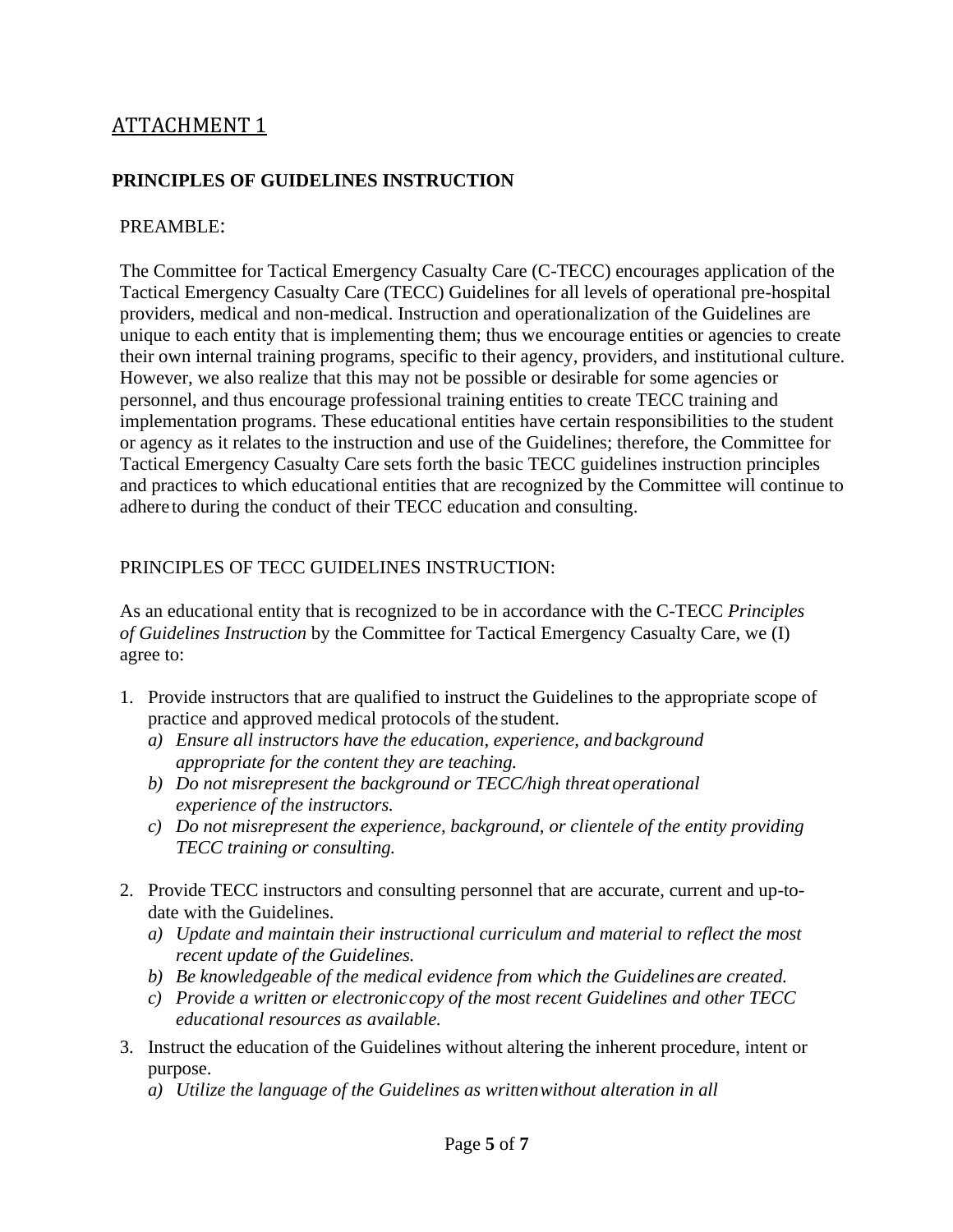*educational material and instruction.*

- *b) Instruct the Guidelines as appropriate for the scope of practice and accepted medical protocols of the student.*
- *c) Provide demonstration, additional instruction, or additional educational resources at student's request.*
- 4. Instruct the operational application of the Guidelines without alteringthe inherent procedure, intent or purpose.
	- *a) Do not instruct medical procedures not already contained in the guidelines' phases of care during the Guidelines education. Procedures outside of the scope of the Guidelines may be instructed but must be clearly identified as not part of the Guidelines. This does not preclude removing parts or steps of care that are inappropriate or not applicable to the students' operational mission, medical education level, scope of practice, or approved medical protocols.*
- 5. Allow for student feedback and incorporate that back into future courses as appropriate.
	- a) *Provide a venue within the entity for students to complain or notify the entity of failure to follow the C-TECC Principles of Guidelines Instruction*.
	- *b) Provide students with information on how to file complaint with theCommittee for Tactical Emergency Casualty Care for instructional practices that do not follow the listed Principles of Guidelines Instruction if not internally resolved to the student's acceptance.*
- 6. No misrepresentation of the intent or proper application of the Guidelines in any way.
- 7. No attribution of the Committee's approval or endorsement in any way to any specific product or company. Display the provided disclaimer statement on the Recognized Educational Partner Logo slide and any course materials.
- 8. Submit an annual summary report to C-TECC which includes:
	- a) Number & type of courses taught (e.g., Bystander, Non-Duty to Act [Law Enforcement, Non-EMS Fire, other public safety], Advanced Life Support/Basic Life Support)
	- b) Number of students taught at each level
- 9. Submit an annual payment of \$100.00 (Fee waiver applications are available for entities whom are unable to pay the annual royalty fee).

Entity logo: please email to [info@c-tecc.org](mailto:info@c-tecc.org) for including on C-TECC website